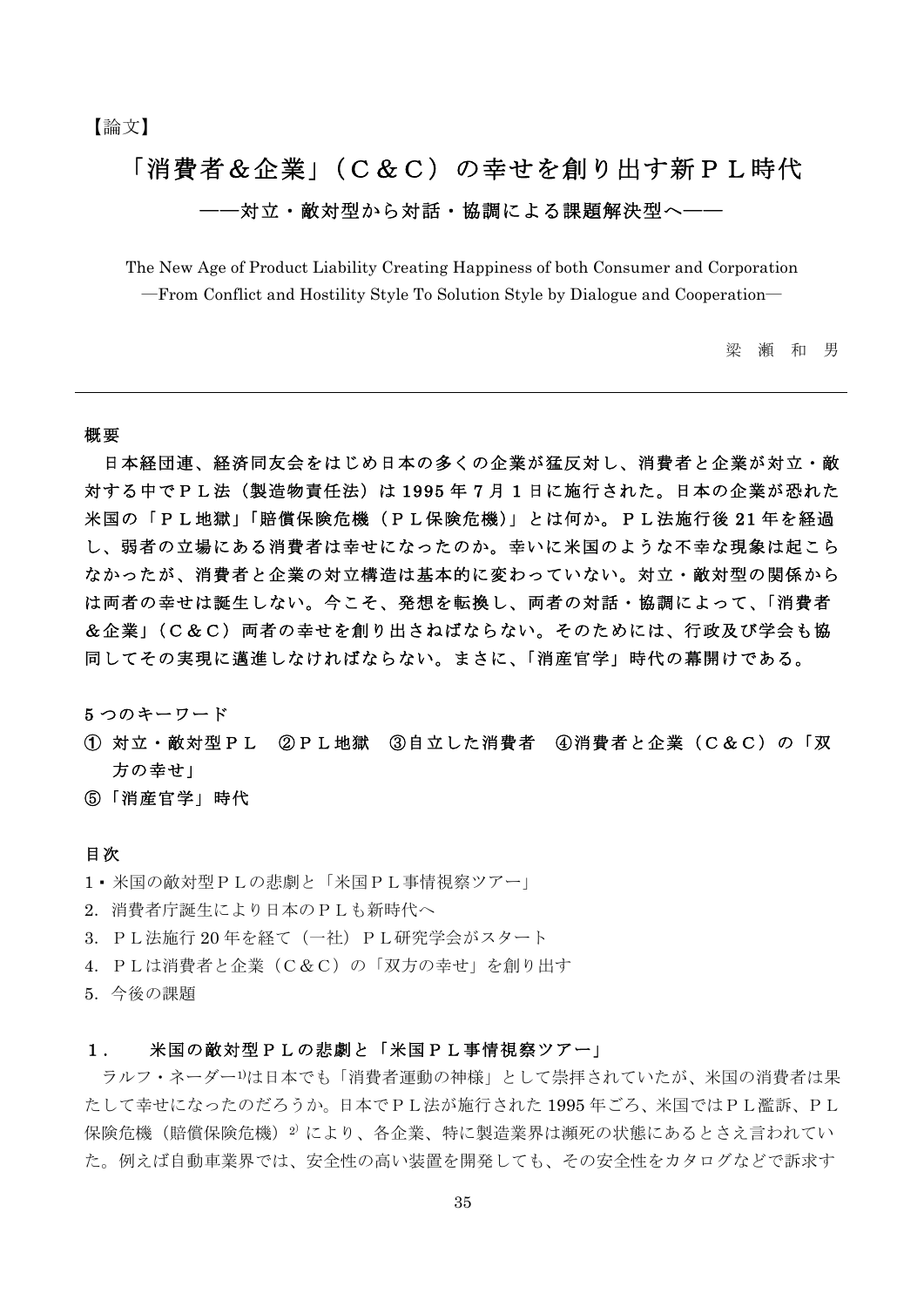ると、その車のPL訴訟の際に車の欠陥の有無に関係なくカタログの安全に関する訴求を根拠にメ 一カーが敗訴するケースもあるため安全性訴求を断念せざるを得ない状況である、などという情報 が乱れ飛んでいた。果たして、こんな理不尽なことが実際にあるのだろうか。米国のPLの実態を 自分の目で耳で確認するために、「米国PL事情視察ツアー」を企画した。

筆者がコーディネーターとして企画し、(株) 宣伝会議が主催者として1995年11月下旬 (11月 12日~11月22日)に実施した。筆者が長年日立の担当者として参加していた家電製品公正取引協 議会・広告表示委員会のメンバーを中心に総勢 17 名で「ワシントン DC→ニューヨーク→ロサンゼ ルス」を巡る視察ツアーである。(参加者17名:松下電器産業(団長)、三菱電機(副団長)、日立製作 所(2名)、ソニー、三洋電機、松下電工、家電製品公正取引協議会、日本電子機械工業会、日本広告 審査機構(JARO)、キリンビール、資生堂、第一企画、富士アドシステム、宣伝会議(2 名)、筆者)

| 種<br>類               | 訪<br>間<br>先                  |
|----------------------|------------------------------|
| 1. 行政など規制側 (2か所)     | FTC (連邦取引委員会)                |
|                      | CPSC (消費者製品安全委員会)            |
| 2. 消費者側 (1か所)        | 米国 PL 弁護団: PUBLIC CITIZEN    |
|                      | (代表 ラルフ ネーダー、ジョセフ ベラック弁護士)   |
| 3. 製造業者 (4か所)        | フィリップ モリス、マテル (玩具メーカー)、      |
|                      | ホンダ ノースアメリカ、ユーケビッチ・ソネット法律事務所 |
| 4. 広告会社、マスコミなど (4か所) | アメリカマーケティング協会、ヤング&ルビカム、      |
|                      | タイム社、アドウィーク社                 |

図表 1 「米国PL事情視察ツアー」訪問先一覧表 (11 か所))

上記11か所(図表1)を実質約1週間で視察する強行軍であったが、延べ27名(うち、弁護士 13名)の講演者から生々しい米国のPL事情、特に「社会の常識が通用しない」危機的状況が多 くの講演者から語られ、まさに米国のPL地獄の悲劇の現状は我々の想像をはるかに超えるもので あった。しかしながら、その中でこれらの状況を何とか打破し、「社会の常識が通用する」PL社会 を実現させるための工夫、新しいアイディアも紹介された。その内容は、PL法施行後 21 年が経過 し、消費者と企業が対立する構造から脱し、両者の対話・協調によって消費者と企業の「双方の幸 せ」を創り出す時代へ踏み出す我が国にとっても示唆的、有意義な内容であった。この拙論の最初 にその一部を紹介したい。

(梁瀬和男執筆、梅野弘之編集、「米国PL事情視察報告書」宣伝会議 1996 年 2 月(視察ツアー参加 者だけに配布)より紹介)

1-1. 消費者サイドのPL弁護団「PUBLIC CITIZEN」(創設者:ラルフ・ネーダー) 社会の常識が通用しない米国のPL裁判で「果たして、米国の消費者は幸せになったのか」という 件に関し、消費者サイドのPL弁護団「PUBLIC CITIZEN」の創設者ラルフ・ネーダー弁 護士に講演を依頼したところ、丁寧な返事があった。「皆さんが米国のPL事情を視察するために 遠い日本からお見えになったことに関し、まずは敬意を表したい。依頼された講演テーマが「PL と広告」であると聞き、大変驚いた。PLに関してはいろんな講演をしてきたが、「PLと広告」に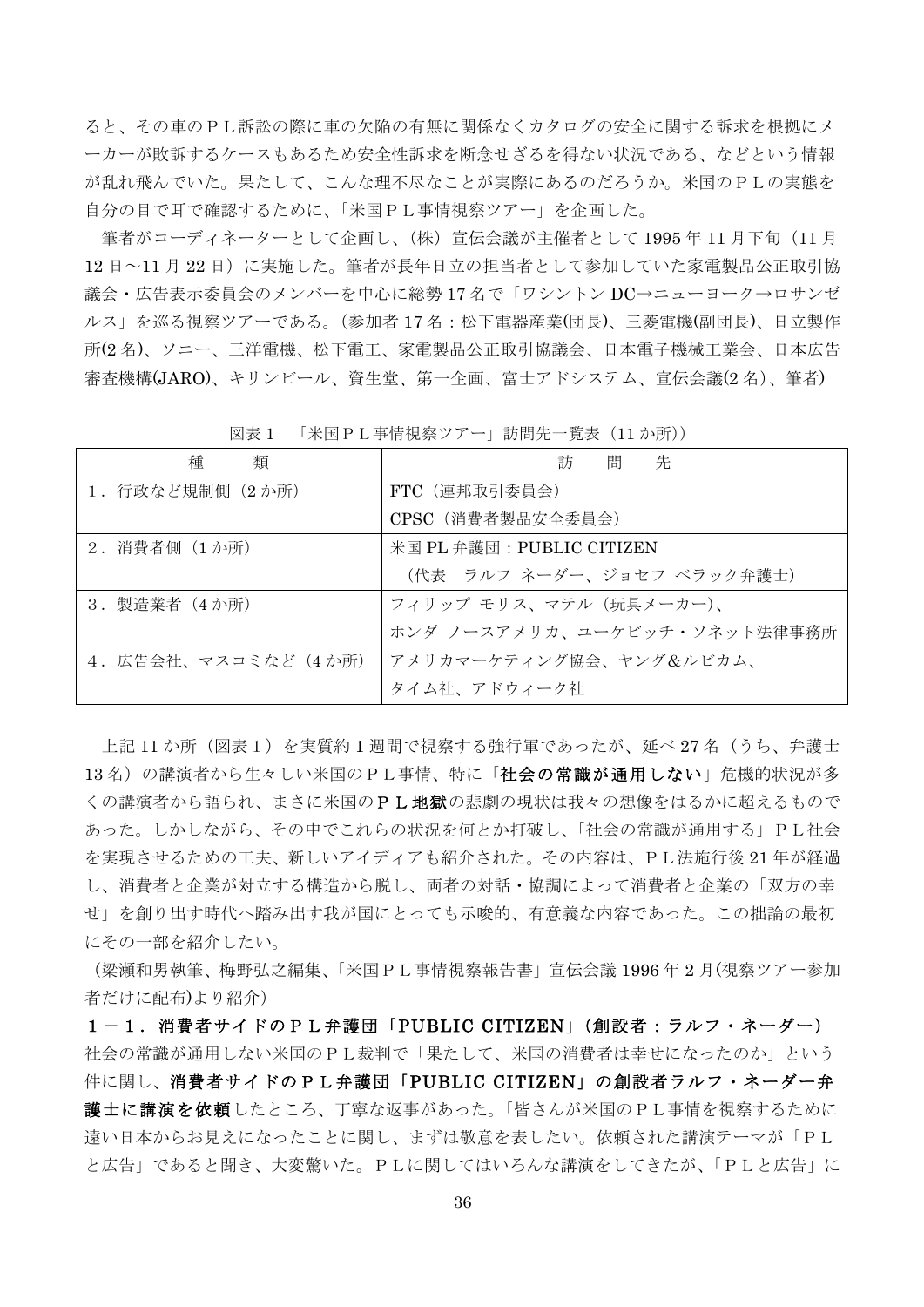関しては初めてです。しかし、この問題は非常に重要であり、この機会に是非お話ししたいと思い ましたが、実は私は「(財) パブリック・シチズン」の一員であり、講演料のプライスリスト(彼の 場合、1 講演約100万円)があるため皆様のご要望(講演料:10万円以内)をお受けすることがで きません。もしよろしければ、私の代わりに私が非常に信頼している若手で優秀なジョセフ・ベラ ック弁護士を派遣しますがいかがですか。」ベラック弁護士にお願いして約2時間の講演と質疑応答 があったが、我が視察団の遠慮のない鋭い質問や意見と毅然とした熊度で一歩も引かないベラック 弁護士との間で激しい火花が飛び交った。

<ジョセフ·ベラック弁護士> (1995年11月13日、J.W.マリオットホテルでの講演) <質問> (筆者)

「大酒を飲んだり、マリファナまで吸って意識も定かでない状態で車のハンドルを握り、時速100 マイル近いスピードで運転し、曲がり損ねて事故を起こし大怪我をした場合でも、車の欠陥を理由 にメーカーに損害賠償訴訟を起こす。その結果、陪審員の評決でメーカーが敗訴した事例もあると 聞く。我々の常識では、酒を飲んだりマリファナを吸って車を運転すること自体許されざる行為で あり社会悪であると思う。そのような被害者には損害賠償を請求する権利を与えるべきではないと 思うが、いかがですか。」

<回答> (ジョセフ・ベラック弁護士)

「そのような意見に替成する米国人もかなりおります。しかし、そのような場合でも被害者が勝訴 することがあるということが厳格責任の重要なところです。即ち、重要なことは被害者がどういう 状態だったかということではなく、その結果、大きな被害が発生したのは車自体の安全性に問題が なかったかどうかということです。・・・先日、ケンタッキー州で起こった事件は、飲酒運転の車が スクールバスに衝突し、バスが炎上して生徒が焼死したのです。バスのガソリンタンクに設計上の 欠陥があったことが判明したのですが、飲酒運転が原因だからと一概に片付けられない複雑な場合 もあるのです。•••

<質問> (筆者)

「高額賠償金のケースがあるために、メーカーは安全な製品を開発しても安全性の広告がPL訴訟 の訴因になることを恐れて広告したがらない。特にメーカー側の弁護士がそれを恐れて安全性の広 告に対して非常に否定的になっている。しかし、これは逆だと思う。メーカーがより一層安全な製 品を作り、その安全性の内容を広告して消費者に認識してもらうことこそ大切であると思うがいか がですか。」

<回答> (ジョセフ・ベラック弁護士)

「そのような悪循環が実際あることを我々も理解しております。・・・「情報こそ市場の通貨であ る」と思っておりますから、情報をわかり易く伝えることが重要です。例えば、我々は車のエアバ ッグ装備をすすめてきました。そして、今やエアバッグは標準装備となりましたが、逆に、エアバ ッグのために子供が死亡するという事故が起こり、メーカーが訴えられています。難しい問題で  $\uparrow$  . ..

#### 1-2. 企業サイドのほとんどの弁護士:安全性をテーマとする広告は避けた方がよい

企業にとってPLは法律問題であり、マーケティングや広告についてもPLに関することは弁護 士の領域であるため弁護士がイニシアティブを握っている。そのため、いかなる活動も弁護士(多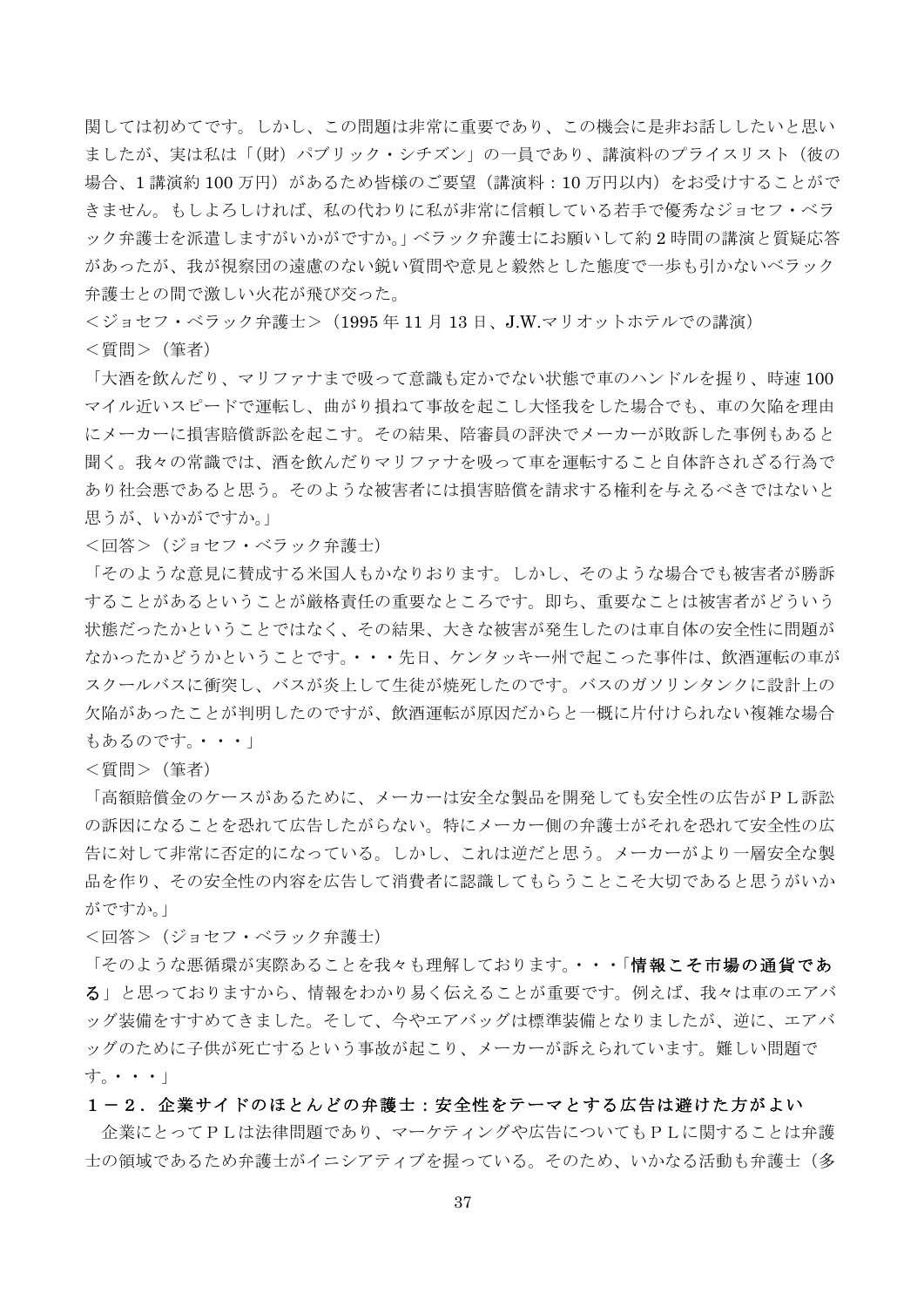くは社内弁護士: in-house lawyer)の「OK」のサインがなければ実施できない。まさに、「弁護士 貴族社会」である。米国では全国的な統計データがないため正確にはわからないが、毎年40万件く らいのPL訴訟が起こっているといわれており、社内弁護士の任務は「PL訴訟を起こされないよ うにする、提訴された場合には被害を最小限にする」ことである。従って、企業側の弁護士の意見 は「安全性は訴求しない方がよい」ということになる。ニューヨークの著名な法律事務所「ポール・ ワイス・リフキンド・ワートン&ガリソン」のPLグループに所属しているジェイ・コーエン弁護 士は、安全性を訴求した広告事例をいくつも取り上げてその危険性を丁寧に説明したうえで、「とに かく、安全性をうたわないでほしい」と講演された。

<質問> (筆者)

「メーカーが安全性の優れた車の開発に成功し、消費者にその安全性をわかり易い言葉で広告し 価格据え置きで発売しようとしたところ、社内弁護士が『PLリスクが高いから辞めた方がよい』 と言って反対したため中止せざるを得なかった。そのため消費者は、安全性の高い装置がついてい ない車をほぼ同じ価格で買わざるを得ない結果になる。これはメーカー、消費者双方にとって不幸 なことであると思うがいかがですか。」

<回答>(ジェイ・コーエン弁護士、1995年11月16日、タイム社での講演)

「今の質問は、米国のメーカーが毎日直面している問題だ。一言でいえば、バランスの問題であ る。・・・安全性について広告することはリスキーだということを認識して、やるかやらないかのバ ランスを考えることが大切である。

これこそが、弁護士がすべての権限を握っている「**弁護士貴族社会**」の実態であり、消費者と企 業双方にとって不幸であることを認識しながら、双方の弁護士が熾烈な「戦争」をしている。これ が米国の悲しい「PL地獄」の実態である。

#### 1-3. 理不尽なPL訴訟に敢然と受けて立つ企業:"Strong HONDA by Smart"

「箸が転がっても SUE する(訴える)」とまでいわれる米国の濫訴社会では、法外な懲罰賠償金や 弁護士のフィーをはじめ高額な訴訟関連費用に耐え切れずPL倒産する企業やPL保険の付保を断 る保険会社まで続出したそうである(賠償保険危機<sup>2)</sup>)。そのため、PL訴訟があるとできるだけ早 く簡単に解決できるよう和解するケースが多くなっていた。特にディープポケット(大金持ち)と して狙われやすい日系企業の中で、米国における現地生産化を最も早く積極的に進めてきたホンダ は、"All Terrain Vehicle" (全地形向け自動車) 三輪バギーで多数の厳しいPL訴訟の洗礼を受け た。その経験を生かして、1992年以降"Strong HONDA"のスローガンを掲げ、理不尽なクレーム や訴訟に対しては安易な妥協はせず、徹底的に裁判で争ってきた。その結果、"94年は27勝0敗、'95 年は11勝2敗と、抜群の戦果を挙げていた。「不合理な要求には屈しない」という強い姿勢で臨ん できた成果であり、PL訴訟件数も減少してきている、とのことであった。('95年11月20日、ホ ンダ・ノースアメリカ副社長·今井清純氏の講演)

また、長年、ホンダ・ノースアメリカの社内弁護士部長も務めたアンソニー・E・ソネット弁護士 は講演の冒頭、「PLというのは戦争と考えてよい。あなたの会社を守る戦争であり、あなたの資産 を守る戦争である」と述べた。('95年11月20日、ユーケビッチ・アンド・ソネット法律事務所)

まさに、米国のPLが「対立·敵対型」であることを示す象徴的な言葉である。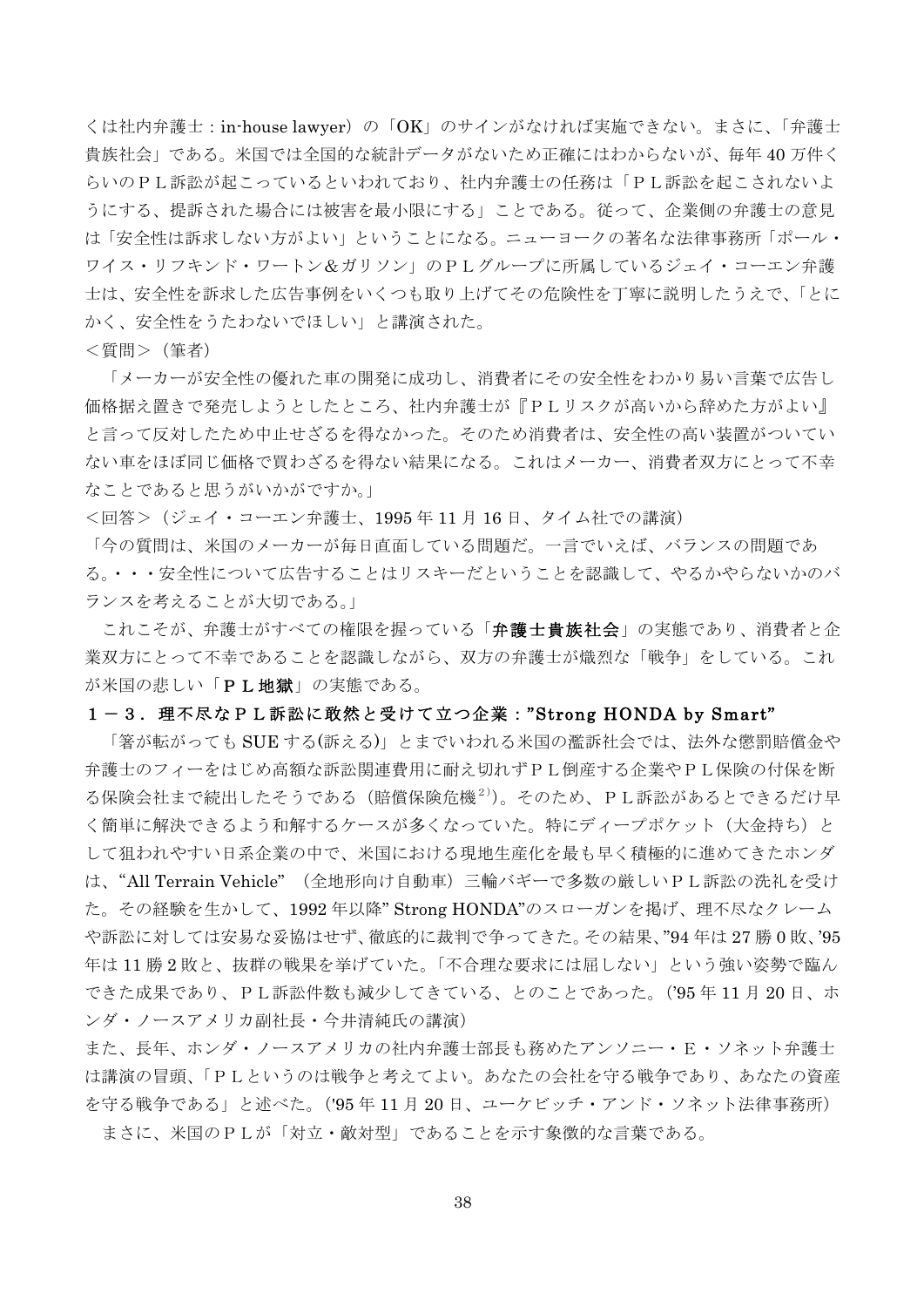#### 1-4. 話し合いで解決する「調停」

一方、社会の常識が通用しないほど消費者保護·救済の方向に針が振られすぎた米国のPL社会 を正常な姿に戻すため、いろいろな努力もなされていた。毎年のように連邦PL法の成立へ向けて 上院、下院の両院が精力的な努力を続けていたが、彼らの切実な思いがその法案の名前"Common Sense PL Act"に象徴されていた。

さらに、前述のホンダ・ノースアメリカは稀有な例であり、多くの企業は徹底的な「戦争」を避け て「和解」に活路を見出そうとしていたが、基本的に対立·敵対型の「消費者と企業」では多くの 困難を伴ったようである。そこで、第三者の立会いのもとに、問題を話し合いで解決する「調停」 が大きな注目を集めていた。("95年11月16日、ヤング・アンド・ルビカム社での新井敏之弁護士 の講演)

解決の方法として「仲裁」(arbitration)と「調停」(mediation)があるが、法廷によって指定さ れた

「仲裁」は原告、被告の間に仲裁することの合意が必要でありいろいろな困難を伴うが、「調停」の 場合は両者が合意した第三者を呼んで調停してもらう。我々は退職された判事など有能な方々を調 停者として用意している。調停は、法的な理屈ではなく、量的に散らばりのある所を両者が話し合 いをして「中をとる」という考え方である。

また、「ブルックリンの調停者」(日本貿易振興会、1995年発行)の著者であるレビン小林久子氏 は次のように述べている。「現在の調停は、長老のもとで単なる妥協案を探るものではない。双方が 相手の主張を聞くことで、互いに置かれている環境を理解し、ともに満足できる形のトラブ ル解消を探る。それによって双方の『環境の再設定』をするのが狙いだ。

何事も裁判という「戦い」での決着を好む騎馬民族にしては珍しい解決方法であり、逆に何事も、 「和」を尊び「協調」を基本に解決しようとする我が農耕民族にとって示唆的である。

#### 1-5. 企業側及び消費者側の弁護士の「米国PL事情視察団」への送別の辞

今回の「米国PL事情視察」の結果、消費者運動の神様と崇拝されるラルフ・ネーダー一派も、 多額の損害賠償金にほとほと手を焼いている企業側の弁護士も、本心では「社会の常識が通用しな い、消費者側に振られすぎた米国のPL事情」を憂慮しており、これからPL法をスタートさせる 日本から遠路遥々米国まで「米国のPL事情」を学びに来た我々に対して、奇しくも同じような「送 別の辞」を述べてくれた。両者の代表的なコメントは次のとおりである。

<企業側の弁護士>フィリップモリスの法務担当上席副社長·チャールス·R·ウォール弁護士 「日本の皆さんが、米国のPLの歴史から多くを学び取り、米国の二の舞を演じないことを願って

<消費者側の弁護士> (財) パブリック・シチズンのジョセフ・ベラック弁護士

「PL制度に関しては、米国は曲がり角に来ており、日本はスタートしたところだ。米国での教訓 を参考にして、日本で不幸なことが起こらないように努力してほしい」

#### ■小括

 $V\leq 1$ 

「米国PL事情視察団」17名は「米国と同じ轍を踏むな」と心に誓って帰国した。 PL法の実施を機会に、企業はより一層安全な製品づくりに全力を傾注し、開発·製造した製品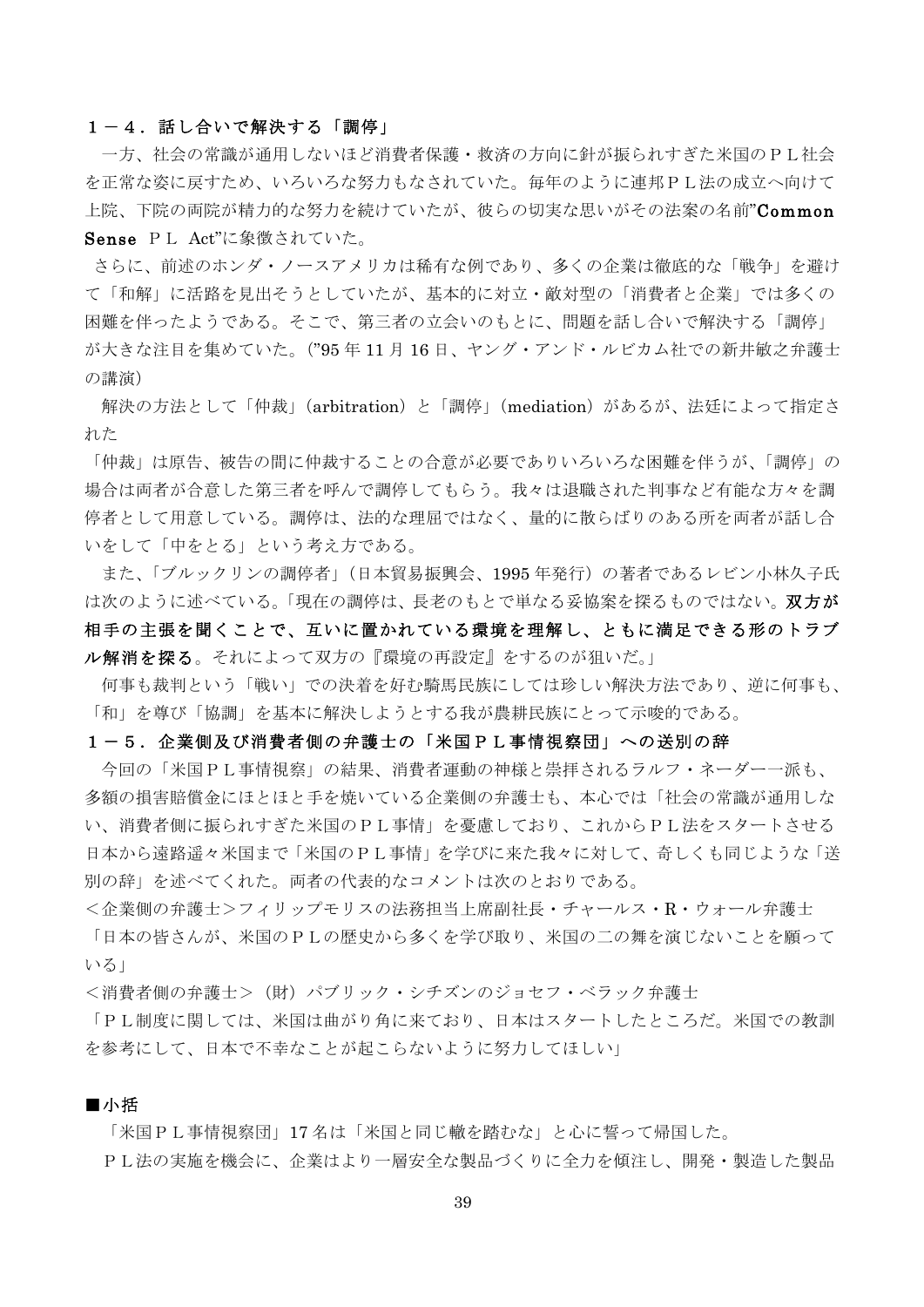の安全性を消費者にわかり易く伝達する。消費者は、企業の発信した情報を信頼して自らの責任で その製品を購入し、警告ラベルや取扱説明書などの警告情報や使用情報にも目を通して正しく使用 して、期待したベネフィットを受益して満足する。

このように、企業と消費者がお互いに自己責任を果たして、両者が共に喜び、共に満足できる結 果を生み出すことこそ、日本の目指すべきPL制度の真髄である、と17名全員が心に深く刻んで帰 国した。

#### 2. 消費者庁誕生により、日本のPLも新時代へ

日本でも1994年6月22日にPL法が成立し、翌"95年7月1日から施行された。弱者救済、生 活者重視を錦の御旗として旧連立細川内閣が提出したPL法案には与野党ともに反対できないのが 実情であった。日本全国の消費者とマスコミを敵に回すことになるからである。PL制度の導入に 反対し続けてきた産業界も世界の潮流には抗しきれず、その導入に基本的に賛同し産業構造審議会 や国民生活審議会の場において、「開発危険の抗弁」は認めさせ、「欠陥の推定規定」は見送る、な ど産業界に有利とみられる内容で合意に達することができた。その結果、PL裁判においては「情 報弱者」の消費者が企業側の「製造物の欠陥」を立証することが極めて困難であり、当初、消費者 側が期待したほどの成果を上げることができなかった。そのような中で、「パロマガス湯沸器事件」 「こんにゃくゼリー事件」「中国製冷凍餃子事件」などを契機に消費者の視点に立った「消費者行政 の一本化」に強い関心を抱いていた福田康夫元首相は、森雅子参議院議員の提案に即反応し、消費 者庁の設置を目指す「消費者庁設置関連三法案」を国会に提出した。"09年5月28日、参議院の消 費者問題に関する特別委員会で全会一致で可決し、翌29日には参議院本会議で可決·成立した。3) 消費者庁の設置は消費者(団体)にとって半世紀もの長年の夢、悲願だったが、法第1条(目的) には「消費者の利益の擁護」とともに「国民経済の健全な発展に寄与すること」も併記されており、 明治時代から続く「生産者もしくは事業者を育成する」という行政の視点から脱却し切れていない。 一方、「消費者庁及び消費者委員会設置法」では「国民経済の健全な発展に寄与すること」という文 言は一切なく、100%「消費者の利益の擁護と増進」を目的とする法律である。"09年9月1日、消 書者庁と消費者委員会がスタートしたが、まさに、明治政府以来はじめての使用者、消費者の視点 に立った行政組織の誕生である。

「消費者」という用語は一般的に「生産者」に対する用語として使われているが、消費者行政の 憲法ともいわれる消費者基本法にも特に明確な定義はない。消費者契約法と消費者安全法の第2条 (定義)によると、「・・・消費者とは個人(商業、工業、金融業その他の事業を行う場合における ものを除く。)をいう。」「・・・事業者とは、商業、工業、金融業その他の事業を行う者(個人にあ っては、当該事業を行う場合におけるものにかぎる。)をいう。」と定義されている。すなわち、「事 業者」以外の個人は全て「消費者」である。これは「消費者の4つの権利」を宣言したジョン·F· ケネディ米大統領の「すべての国民は消費者である」という考え方に通じるものである。前述の消 費者基本法には、消費者の「8つの権利」(第2条)とともに、事業者の「5つの責務」(第5条) も明記されている。一般的に、消費者とは企業に対峙する概念であり、両者は対句のように使われ るが、事業者すなわち企業は「消費者の視点」で「消費者の8つの権利」を尊重し、「事業者の5つ の責務」を果たさなければならない時代に突入したのである。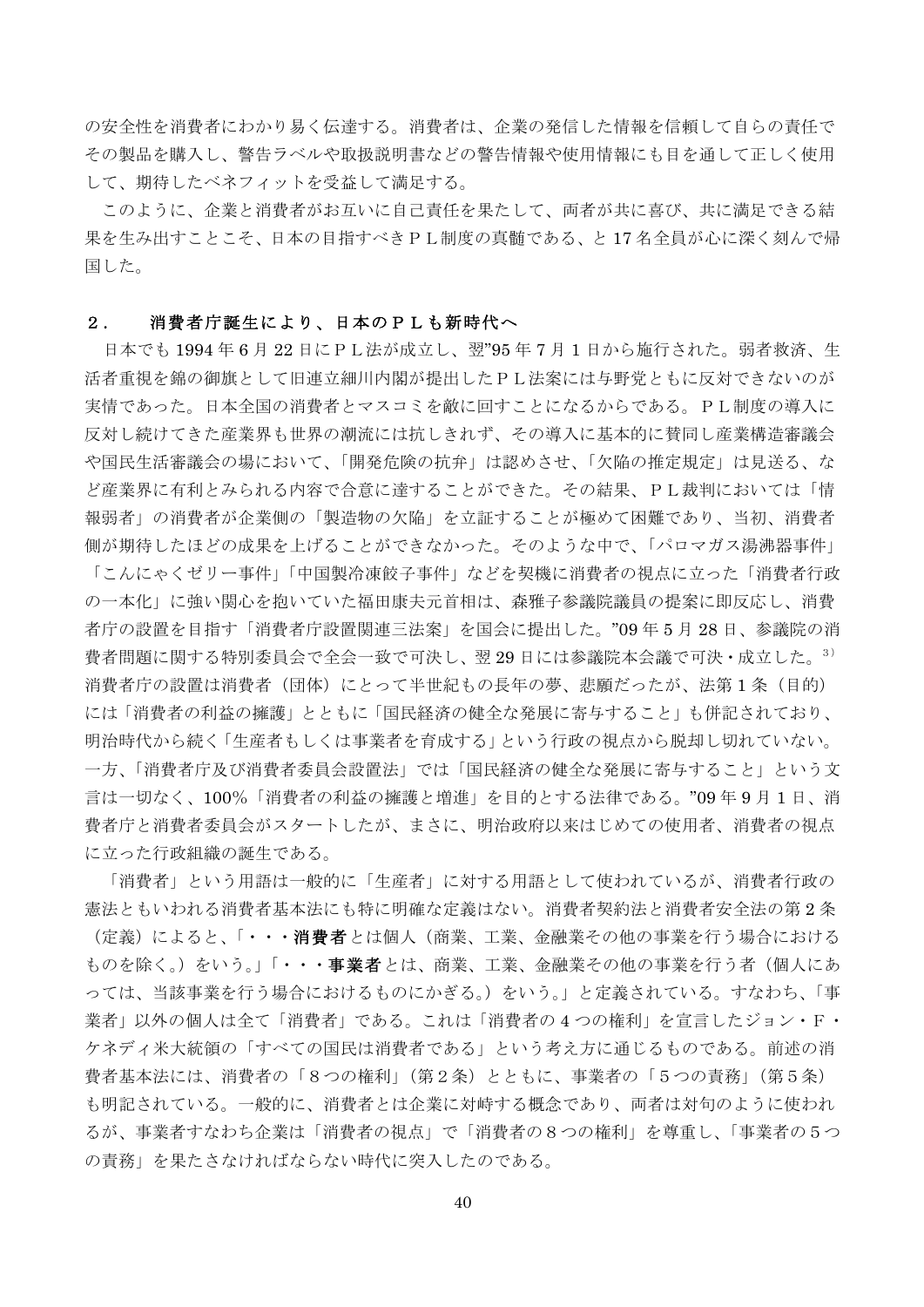消費者庁が 2009年9月1日にスタートして6年が経過し7年目に入っているが、同時にスタートし その消費者庁を監視し提言する立場にある消費者委員会も「第4次消費者委員会」がスタートし、 筆者はその第1回会合(2015年9月7日)を傍聴した。冒頭に山口消費者担当大臣が次のように挨 拶された。

「・・・これからは、自立したスマートな消費者が望まれます・・・」

PL法が施行され消費者庁がスタートして以来、「消費者の利益の擁護」だけが声高に叫ばれる風 潮に対して、この傾向が強くなりすぎると、消費者と企業の対立·敵対が激しくなり、筆者が目の 当たりにしてきた米国のPL地獄の後追いになりやしないかと懸念していた。実は、消費者基本法 には事業者の責務とともに、「責務」ではないが「消費者の努力義務」(第7条) 4)と「消費者団体 の努力義務」(第8条) が明記されており、一言でいえば、「自立したスマートな消費者」になるこ とが義務付けられている。

この実現こそが、消費者と企業の対立·敵対関係から脱却し、両者の対話·協調による「両者の幸 せ」を創造することになる。PL法施行後 20年を経た 2015 年は、まさに「新しいPL」を創出す る元年であり、その年に誕生したのが(一社)PL研究学会である。

"Smart Consumer" (自立した消費者) が熱望される現在、あらためて思い出されるのが、米国 ジョン·F·ケネディ大統領の次の名言である。

#### <ジョン・F・ケネディの大統領就任演説 > (1961年1月20日)

And so, my fellow Americans: ask not what your country can do for you—ask what you can do for your country.

## My fellow citizens of the world: ask not what America will do for you, but what together we can do for the freedom of man.

http://www.jfklibrary.org/JFK/ 2015年9月12日アクセス

#### 3. PL法施行 20年を経て(一社) PL研究学会がスタート

消費者、事業者、弁護士、民法学者がそれぞれの立場から激しく替否両論を闘わせたPL法が施 行されて20年も経過したが、不思議なことにPLに関する学会が何一つ誕生しなかった。 製品の品 質に関しては世界的に定評のあった日本のメーカーが、損害賠償に従来のメーカーの「過失責任」 に代わって「欠陥責任」(無過失責任)の論理が導入されたPL法に危機感を抱き、より一層安全な 製品づくりに努力した結果、幸いにも米国のような「PL地獄」、「PL濫訴」にはならなかった。 何事にも「熱しやすく冷めやすい」と言われる日本人の性格からか、PLにあれほどの情熱を燃や していた学者や弁護士もだんだん遠のいていった。2014年9月15日発行の「現代消費者法」No.24 で【特集】「制定20周年を迎える製造物責任法の現状と課題」が掲載されたり、施行後20周年の節 目を迎える 2015 年になって、施行以来地道に活動を続けてきた「PLオンブズ」が 2015 年7月1 日に「PL特別シンポジウム」を開催したりするなど、わずかながらPLが再び脚光を浴びるよう になった。

実は、PL法施行以来、製品安全に強い関心を抱いていた渡辺吉明氏 (NPO法人日本テクニカ ルデザイナーズ協会会長)は、長年「消費者にわかり易い親切な取扱説明書」づくりに携わってい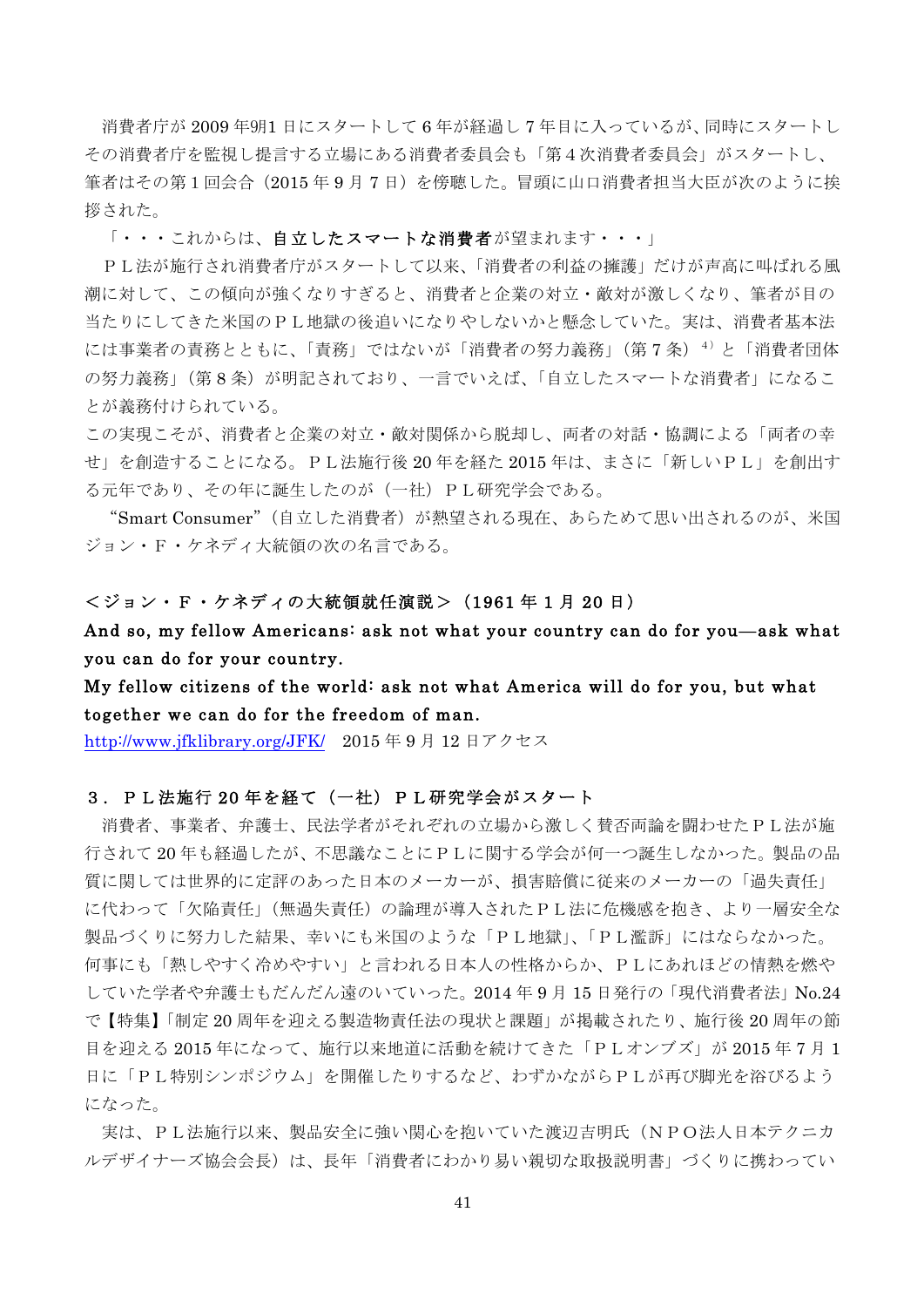たが、「2020 東京オリンピック・パラリンピック大会」を契機に多数の外国人が「日本の製品」を 購入して自国に持ち帰り使用するため新たなPL問題を懸念していた。PLを研究している学会に 相談すべく探したところ、日本にはそのような学会はどこにもなかった。それでは自分が中心にな って「PL研究学会」を作ろうと思い立ち、筆者にも協力依頼があった。志を同じくする仲間数名 が中心になって設立を検討し、東北工業大学の宮城光信学長をはじめ菊地良覺教授など関係者の全 面的なご協力を得て、2014年11月1日東北工業大学の長沼キャンパスで渡辺吉明氏を会長として 民間団体「PL研究学会」が設立された。しかしながら、学会である以上、大学の学長、教授など が会長はじめ研究活動の中心となるべきであり、その体制の充実が急務であった。折しも、筆者の 昔の友人であるPLの専門家·大羽宏一尚絅大学学長、大分大学名誉教授が 2015 年3月で定年退職 され、17年ぶりに東京へ戻ってこられることがわかった。早速、大羽宏一学長にPL研究学会会長 就任を依頼したところ快諾をいただき、それを機に「一般社団法人 PL研究学会」を設立し、2015 年7月4日 (土) 千葉工業大学津田沼キャンパスで設立総会を実施した。大羽会長が学会としての 体制、研究活動の充実を目指して献身的な努力をされ、PLを専門とする民法学者の第一人者であ る朝見行弘久留米大学法科大学院教授をはじめ多くの現役の大学教授などが我が学会に入会されて いる。法律体系研究部会の部会長に消費者法の専門家·細川幸一日本女子大学教授(法学博士)、製 品リコール研究部会の部会長に製品リコールの専門家・越山健彦千葉工業大学教授(学術博士)、消 費者対応研究部会の部会長には大羽宏一会長自らが就任されてスタートした。その後約1年間の主 な活動は次のとおりである。(詳細は当学会のホームページ参照 http://www.aplics.org) ① 法律体系研究部会(細川幸一 日本女子大学教授)

·第1回 7月31日 (金) 日本女子大学 目白キャンパス家政学部 細川教授研究室 報告者:朝見行弘会員、久留米大学教授、弁護士

報告テーマ:「PL訴訟の動向~『欠陥』判断を中心に1

・第2回 10月16日(金) 日本女子大学 目白キャンパス家政学部 細川教授研究室 報告者: 池田順一会員、長野·大野·常松法律事務所弁護士 報告テーマ:「多数国の市場における市場措置について~EU市場を中心に」

- · 第3回 1月22日 (金) 日本女子大学 目白キャンパス家政学部 細川教授研究室 報告者:杉野文俊会員、専修大学教授 報告テーマ:「製造物責任とCSR」
- ・第4回 4月15日(金) 日本女子大学 目白キャンパス家政学部 細川教授研究室 報告者:蒲池康浩会員、(株)インターリスク総研マネジャー上席コンサルタント 報告テーマ:「自動運転時代における責任の所在と被害者救済制度」
- ② 製品リコール研究部会(越山健彦 千葉工業大学教授)
- ・第1回 6月19日(金) 千葉工業大学津田沼キャンパス1号館8階会議室 報告者:越山健彦 千葉工業大学教授 報告テーマ:・「新しいリコール対策の考え方及び先進事例」

・「欧米における製品安全・リコール対策」

· 第2回 8月28日 (金) 板橋グリーンホール 403号室

① 報告者:越山健彦 千葉工業大学教授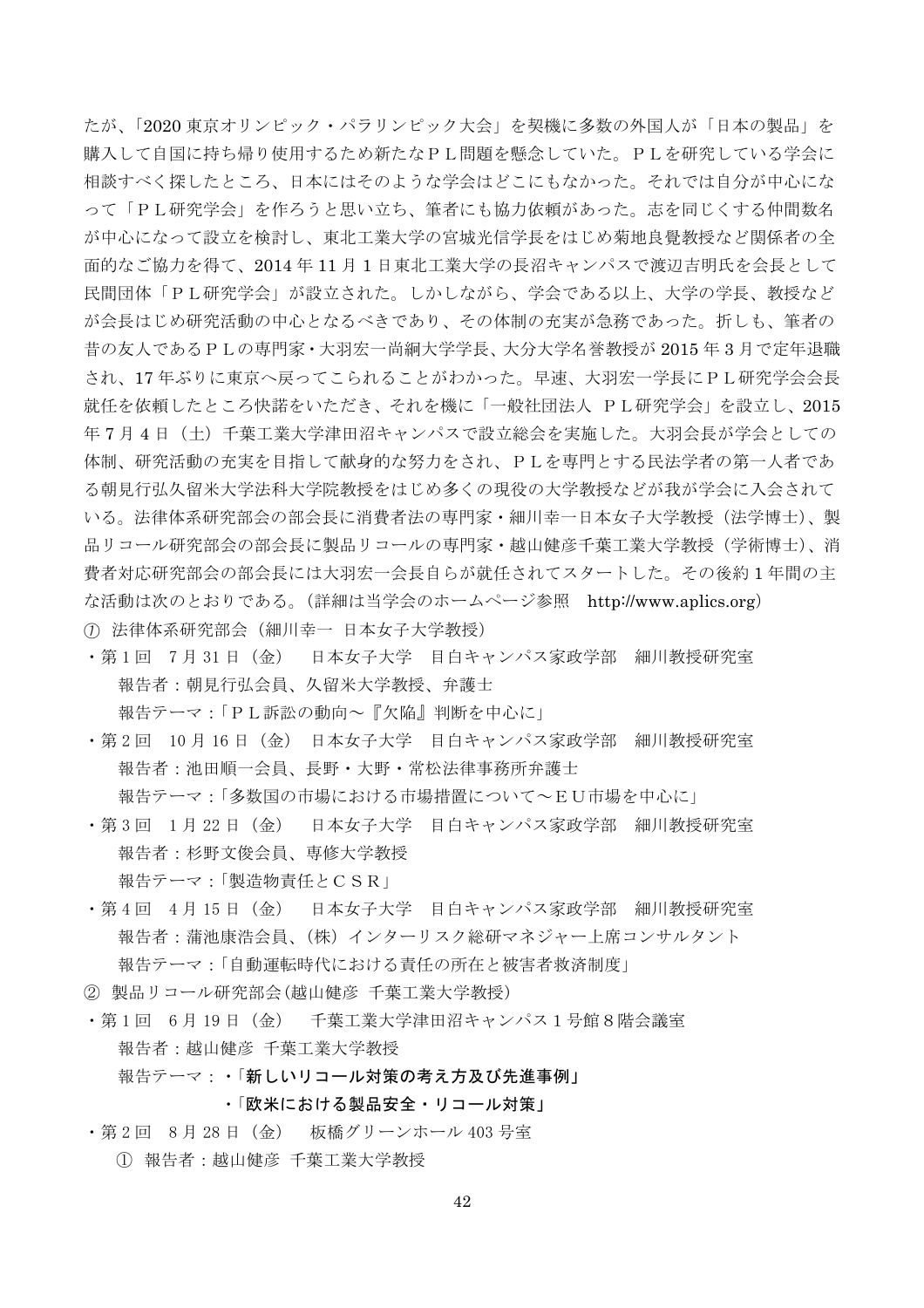報告テーマ:「行政のリコール関連動向」

- ② 報告者: 渡辺吉明 副会長 報告テーマ:「QR コードを利用した最新リコール告知のシステム」
- ・第3回 2月 19 日(金) 板橋グリーンホール 504 号室
	- ① 報告者:越山健彦 千葉工業大学教授 報告テーマ:「米国リコール制度について報告」
	- ② 報告者:小林孝夫会員、(有) 県央総合保険事務所 報告テーマ:「リコール保険の現状と課題」
- · 第4回 12月4日 (金) 板橋グリーンホール 403号室 報告者:所 真里子 ACAP 研究所主任研究員、日本子ども学会常任理事 報告テーマ:「子どもの安全をめぐる社会の変化と企業の対応を考える」
- 3 消費者対応研究部会 (大羽宏一 会長)
- · 第1回 8月7日 (金) 板橋グリーンホール 101号室 報告者:大羽宏一 会長 報告テーマ:「消費者への説明責任と消費者教育」
- · 第2回 10月30日 (金) 板橋グリーンホール 504号室 報告者: 大羽宏一 会長 報告テーマ:「最新PL対策解説書改訂版の監修について」
- · 第3回 2月19日 (金) 板橋グリーンホール 504号室 報告者: 大羽宏一会長
	- 報告テーマ:「自動運転実現における社会的影響について」

大羽宏一会長はニッポン消費者新聞の取材で次のようにコメントされている。(2015/09/01 掲載)

# 「・・・行政、事業者、消費者とも意見交流を推進させ、それぞれの責任と役割も提案して いきたい・・・研究者、事業者、行政担当者、消費者がそれぞれ意見を持ち寄り、考えを深 め、実践していくことが望ましい・・・

この精神こそが、従来の消費者と事業者の対立·敵対型PLから脱却し、「消費者·事業者·行政· 学会」四者の対話·協調によって消費者·事業者双方の幸せを創出する新しいPL時代を拓く基本 理念である。

#### 4. PLは消費者と企業(C&C)の「双方の幸せ」を創り出す

「言うは易く、行うは難し!」これまで対立·敵対していた消費者と企業が、両者の対話と協調 により両者の幸せを創出することなど果たして可能なのか。必要なのは「逆転の発想」、すなわち、 両者がそれぞれ「相手の視点で、考え、判断し、行動する」ことである。その事例を紹介してみよ  $5<sub>o</sub>$ 

### 4-1. 企業が消費者の視点で考え、判断し、行動した事例

### ■「トヨタ・プリウス」のブレーキ間題 (2010年1月、2月)

「プリウスを走行中に急ブレーキを踏んでもよく効かない感じがする」という消費者の声があちこ ちから聞かれ大騒ぎになった。技術担当総責任者の佐々木真一副社長が記者会見で「道路運送車両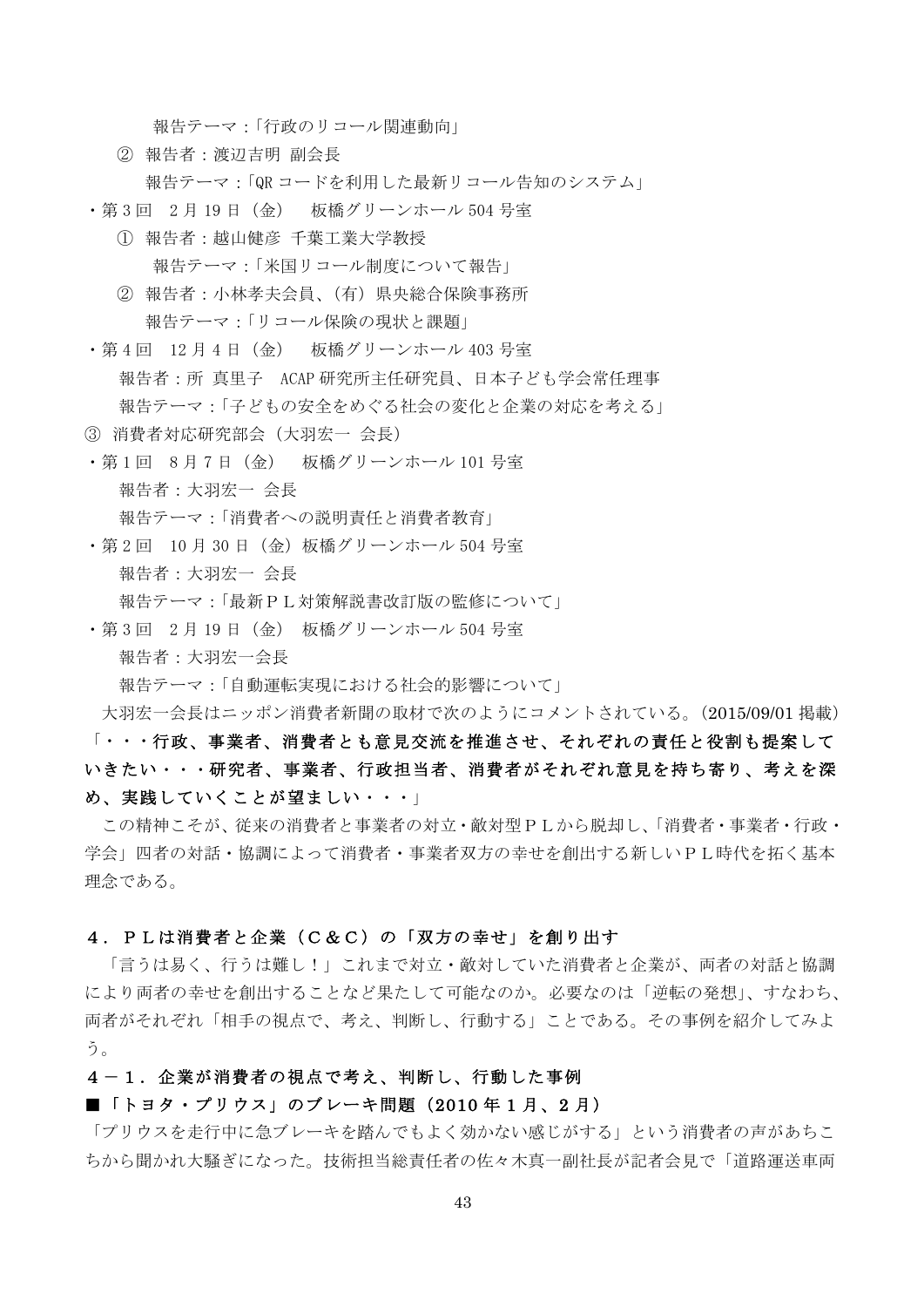法の保安基準をクリアしており、違法性はありません。したがって、リコールは致しません」と発 表した。保安基準とは、「ブレーキ性能の数値基準」「確実かつ安全に停止できること」の2点であ ったが、佐々木副社長の言うとおり、何度実験しても基準の距離よりかなり手前で確実に停止した。 しかし、消費者の不満の声は依然として強く、マスコミも「なぜ社長が出てこないのだ」と益々騒 ぎは大きくなった。2月初め、豊田章男社長が自ら記者会見に応じた。「確かに違法性はないが、お 客様の不安を真摯に受け止め、安心して乗っていただくことを最優先にし、リコールすることにい たしました」という驚くべき内容だった。彼は若いころ、F1レーサーを目指したほどの「カーキチ」 でありA級ライセンスも持っている。プリウスのブレーキ問題が起こってから、自分自身でプリウ スに乗って猛スピードで走っては急ブレーキを踏む走行テストを何度も繰り返した。確かに、保安 基準の数値よりかなり手前で確実かつ安全に停止した。しかし、急ブレーキを踏んだ時、一瞬「ふ っと、ブレーキが抜ける」感じがして不安だった。「安全」ではあるが「安心」ではなかった。 ブレーキのコンピューターコントロールを修正すれば治ることも分かった。そこで「リコール」に 踏み切ったのである。違法性(安全性)の有無よりも消費者の気持ち(安心)を優先した見事な対 応である。豊田章男社長は「当初、何か問題があれば、会社として一番詳しい技術の専門家がタイ ムリーに説明すればよい、と考えていた。しかし、社長自身がしっかり自分の言葉で語る必要があ ると考え、自ら記者会見に出席した」と語ったそうである。まさに、今必要とされリーダーは「顔 が見えるリーダー」である。(:梁瀬和男「阪急阪神ホテルズのレストランの偽装表示から学ぶ」(一 社)日本経営管理学会『経営管理研究』第4号、59頁、2014年7月)

#### 4-2.消費者が従来の「批判型」から「提案・実行型」へ転じた事例

① KC's (消費者支援機構関西:適格消費者団体 特定非営利活動法人)の活動

 $(KC's = Kansai$  Consumer' Support Organization

(http.//www.kc-s.or.jp/detail 片山登志子副理事長)

 $2005$ 年12月に設立された消費者支援機構関西 (KC's)は事業者の不当な勧誘や広告、不当な 契約条項の使用などをやめさせるために消費者に代わって差止請求を行うなど、様々な消費者支 援活動を行っている。事業者と対立する立場にあるが、事業者により消費者志向になってもらえ るように、両者のセミナー開催を呼び掛けてきた。消費者と事業者の信頼関係を構築することが 大切であり、そのために2010年に「双方向コミュニケーション研究会」を発足させた。当初、 消費者側は「事業者はうまいことばかり言って、買わせようとする」、一方、事業者側は「消費 者は無理難題ばかり言ってくる。クレーマーじゃないか」などとお互いに警戒し合っていた。し かし、両者の信頼関係を築くためには、両者とも自らの利益を尊重する立場に固執することなく、 コミュニケーションをとっていかねばならない、という意識が強く芽生えてきた。「双方向コミ ュニケーション研究会」はその後も根気よく続け、この4月には7年目に入っている。コミュニ ケーション実践の場は、「単に、消費者と事業者が対面して意見交換するだけの場ではなく、1 事業者にとっては消費者志向を目指す事業活動の一環として取り組むだけの意義のある場、また、 ②消費者にとっては普段伝えることのできない消費者の声をダイレクトに伝えるとともに、消費 者の声に対する事業者の姿勢、事業者が商品やサービスに対してどのような理念や想いを持って いるかを肌で感じ、消費者市民としての生き方を実感できる場」(片山登志子 KC's 副理事長「事 業者と消費者の総合理解と信頼再構築をめざして––2014 年度双方向コミュニケーション研究会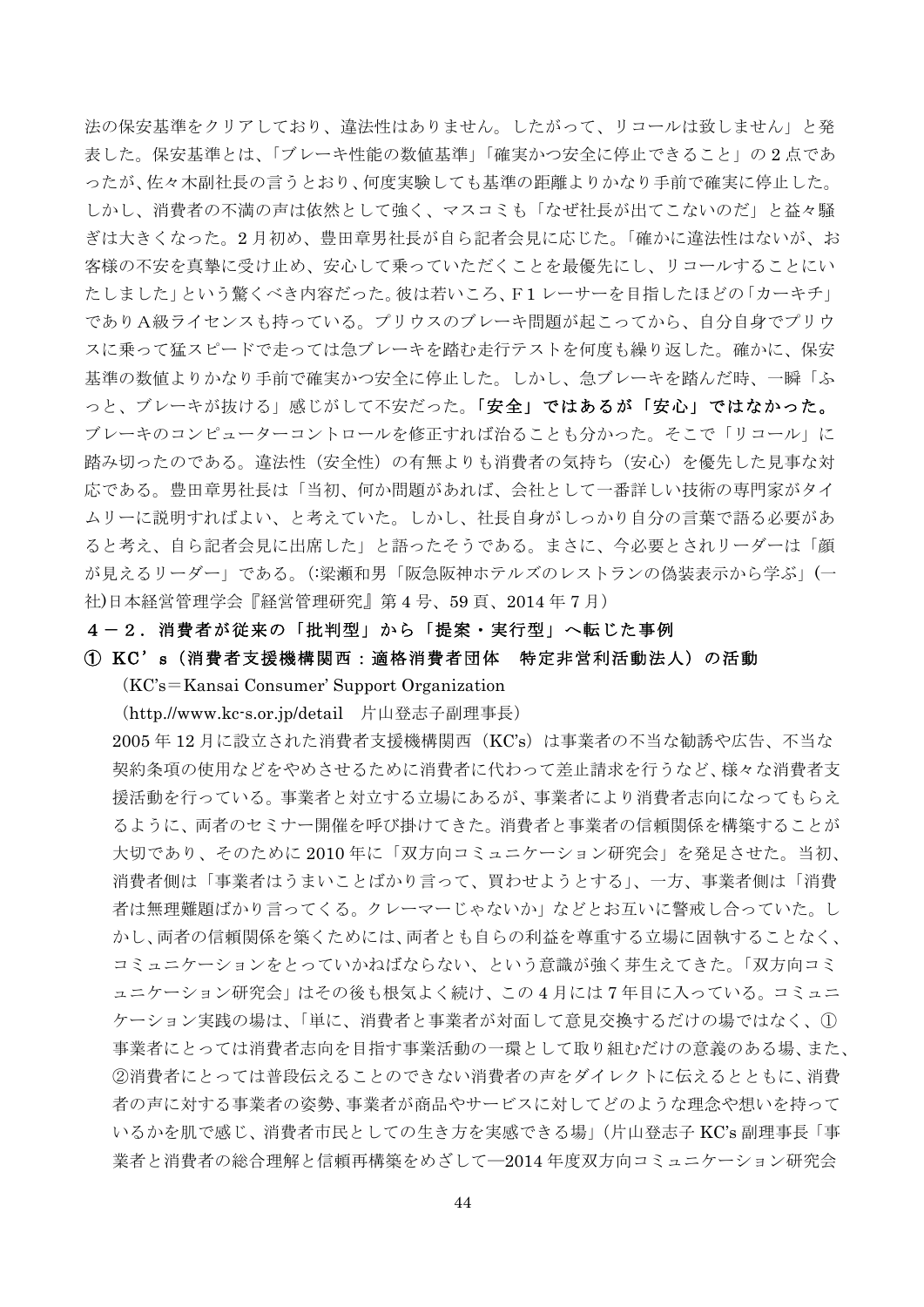まとめー」25頁、消費者支援機構関西 2015年6月発行)として両者がその意義を認め合うよう になってきた。2014年度に開催されたシンポジウムの一部を紹介するとは次のとおりである。

図表 2 「 KC' s2014 年度双方向コミュニケーションシンポジウム」

~大学生、子育て層、高齢者、視覚障がい者とのコミュニケーションの実践~

| ゾーン    | 消費者団体        | 日時                                    | 参加事業者      |
|--------|--------------|---------------------------------------|------------|
| 大学生    | 大学生協阪神事業連合   | 2015/3/1 ( $\boxplus$ ) 9:45~         | 大阪ガス、住友生命、 |
|        |              |                                       | 高見、日本ハム    |
| 子育て層   | おおさかパルコープ子育て | 2015/2/27 ( $\boxplus$ ) 10:00 $\sim$ | 大阪ガス、日本ハム、 |
|        | サポートステーション   |                                       | 全労災大阪府本部   |
| 高齢者    | 葵サロン         | $2015/2/16$ (月) $13:30 \sim$          | キューピー      |
| 視覚障がい者 | きんきビジョンサポート  | 2015/2/4 $(\pi)$ 10:00 $\sim$         | 住友生命       |

出典:「事業者と消費者の総合理解と信頼再構築をめざして一2014年度双方向コミュニケーション研究会まとめー」26頁、 消費者支援機構関西 2015年6月発行をもとに筆者が一部修正して作成

このように、これまで対立してきた消費者と企業が同じテーブルに着き、共通のテーマについて お互いに主張すべきは主張し、相手の言い分に耳を傾け、相互理解と信頼を構築しようと努力して いる。

### ② 主婦連の【リコール社告】の事例

1948 (昭和23)年10月に「消費者の権利を確立し、いのちとくらしを守るために必要な活動を する」ことを目的として消費者団体の嚆矢「主婦連合会」(以下、主婦連と呼称) が設立された。そ の後、主婦連は消費者の権利を確立し、消費者の利益を守るために、70年近い活動を続けておられ る。筆者が大学を出て社会人となった1960年代ごろの企業から見た主婦連のイメージは「大きな 『おしゃもじ』を持って、スローガンを掲げ、肩を組んで押し寄せてくる『おっかないおばさん』 たち」であった。文字通り、対立・敵対型の急先鋒だった主婦連も最近は激変している。

「全文を読まないとわかりにくい文章、虫眼鏡が欲しくなる小さな文字・・・商品の欠陥や回収 を知らせる企業のお詫び広告を、消費者団体の主婦連が研究している。消費者にきちんと情報が伝 わるモデルを提案し、規格化につなげたい考えだ。」(井上恵一朗、朝日新聞、2007年10月30 日掲載)この文章とともに、「お詫び広告 消費者の目で――混乱招く表現指摘 主婦連がモデル案」 という見出しが目に飛び込んできた。この提案を受けた経済産業省は、提案元の主婦連に製品リコ ールの専門家(学者)<sup>5)</sup>も交えてプロジェクトチームを作って検討し、成案を「リコール社告」の J I S (日本工業規格) として公表した。その一例は次のとおりであるが、詳細は「リコール社告」 のJIS「S0104」を参照されたい。<sup>6)</sup>

事業者と消費者の相互理解と信頼の再構築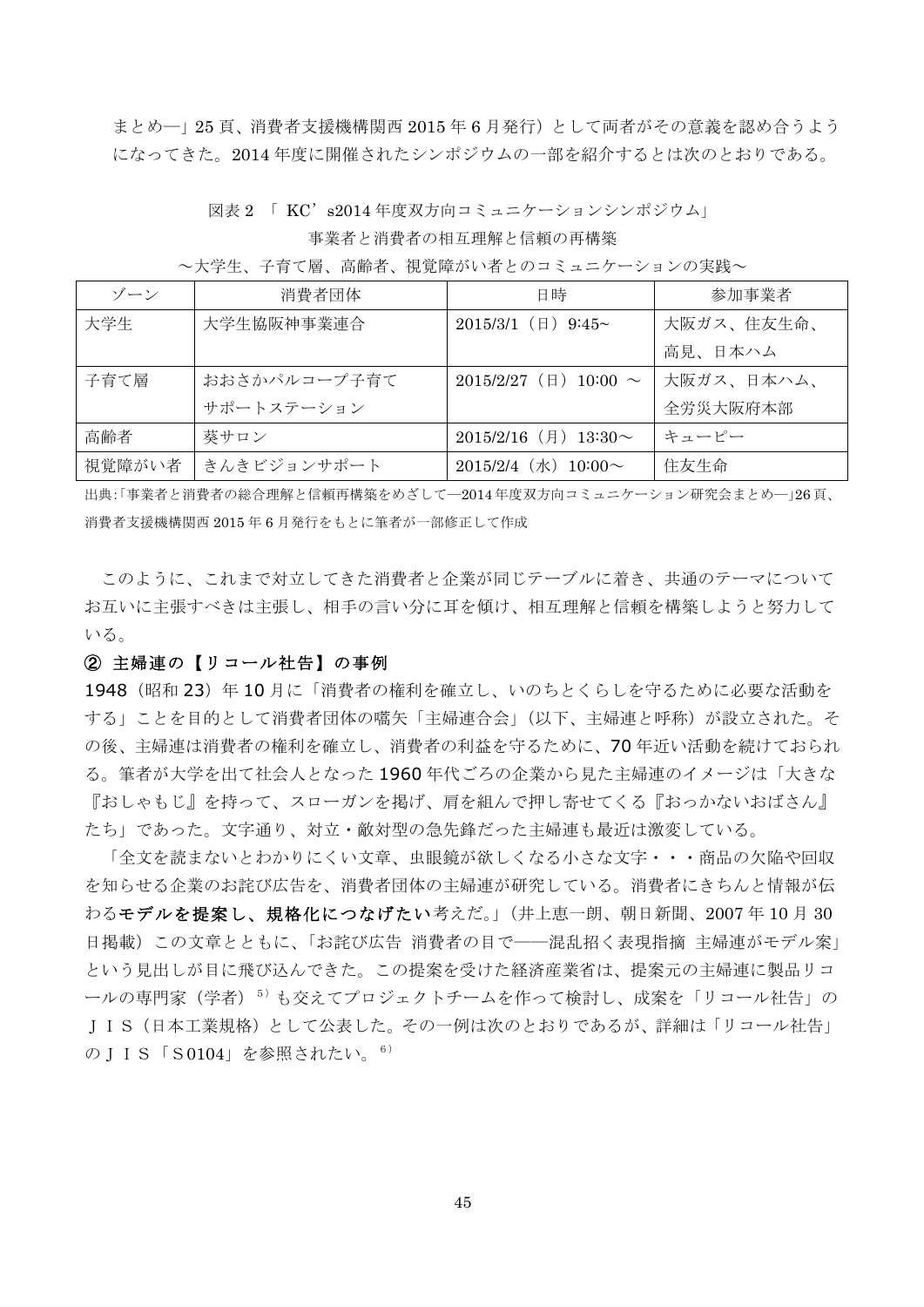#### 記載例 (参考)



2007年10月に主婦連から提案を受け、わずか1年足らずで2008年8月にはIIS規格として 公表した経済産業省の早業は見事であるが、典型的な対立·敵対型と思われていた主婦連が、従来 の「批判型」から「提案・実行型」へ転じたこの事例は、今後の消費者と企業、行政のあるべき姿 に明るい兆しを投げかけるものである。

しかし、このリコール社告には問題点もあり、それを指摘して解決策の方向についても付言した  $V_{\alpha}$ 

【問題点】

- · 主婦連と経産省の共同プロジェクトによって素晴らしい「リコール社告案」が作成され、「IIS 規格」にまでなったにもかかわらず、家雷業界以外ではほとんど守られていない。
- ·「IIS規格」には強制力はなく、事業者サイドに周知徹底されていない。
- ・共同プロジェクトの中にリコール社告の実施者である事業者サイドが参加していなかった。
- •リコール社告の注目率は低く、新聞の掲載料も高い。

【解決策】

- · I I S規格を事業者サイドへ周知徹底させるために各種の業界団体へその順守を働きかける。(P L研究学会として実施すれば効果があると思われる。)
- ・今後、このような規格案を検討する際には、消費者サイドだけでなく、リコール社告の実施者で ある事業者サイドも同じテーブルにつき一緒になって立案すべきである。
- ·モバイルを活用した「GS1QR コード」方式が、リコール問題解決のカギを握っていると思われる。 (某民間企業ですでに実施中であるが、【消・産・官・学】で国家施策として実現させることが望 ましい。)

まさに、消費者と企業の双方が従来の対立・敵対型から脱却し、対話・協調によって双方の幸せ を創出しようと努力している。米国での「社会の常識が通用しないPL地獄」から多くを学び、我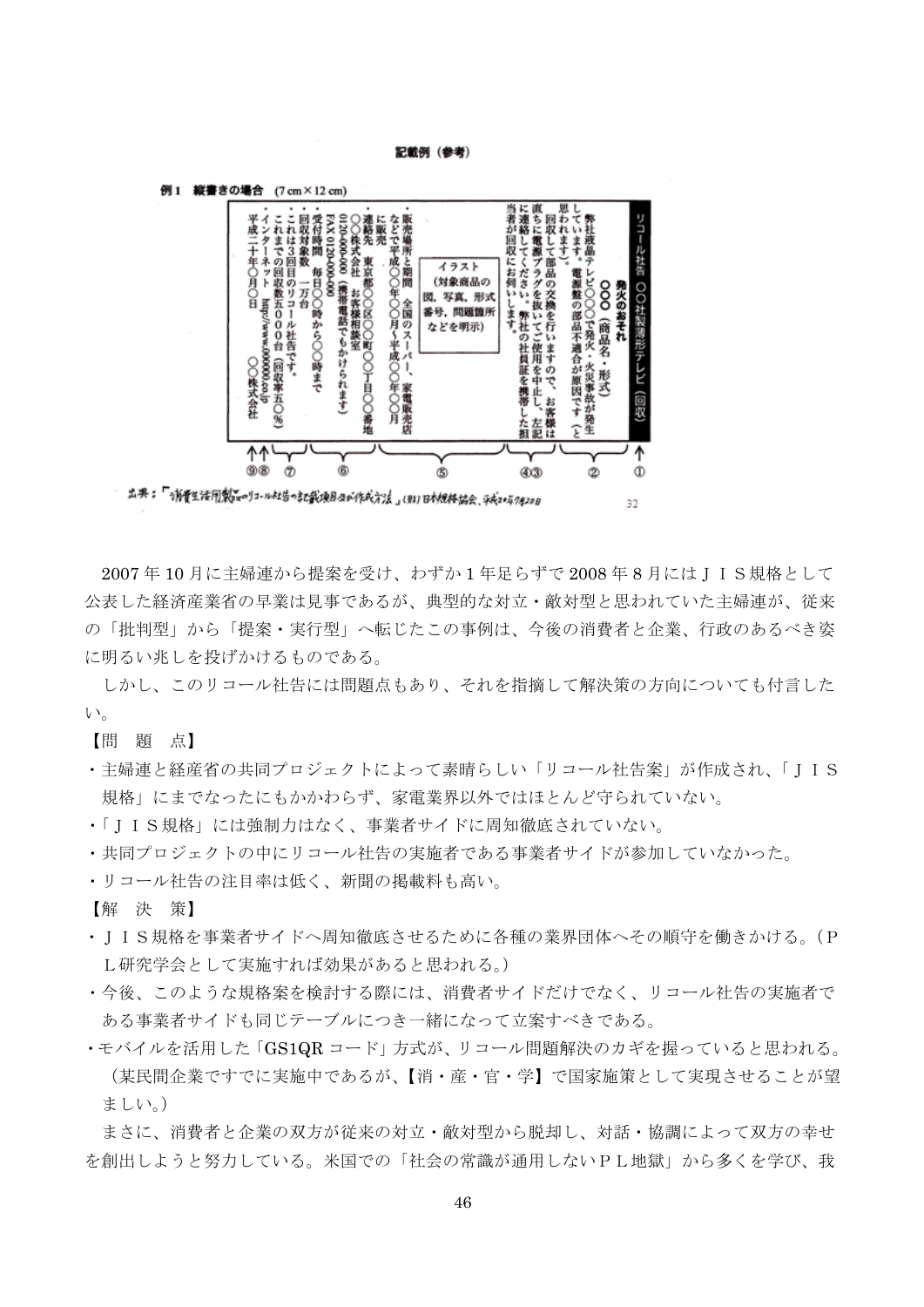が学会の大羽宏一会長が目指そうとされている「世界の模範となる製品安全社会づくり」はすでに 始まっている。

#### 5.今後の課題

2015 年4月1日にスタートした (一社) PL研究学会は大羽宏一会長のもと3つの研究部会を中 心に積極的に活動を展開してきた。(詳細は当学会のホームページを参照されたい。

http://www.aplics.org)

2016年度がスタートし、我が学会が今後やるべき課題はいろいろあると思われるが、最も重要と 思われる内容を1点だけ指摘して今回の拙論を閉じることにしたい。

諸活動の中でこれから最も注目されると思われるのは、「車の自動運転問題」である。当件につい ては、大羽宏一会長と蒲池康浩会員が「インアシュアランス (損保版)」2015年12月17日号に寄 稿 $^{7)}$ されているが、当学会でも「車の自動運転」に関し下記のとおり二つの研究部会で研究報告さ れている。

- $(1)$  第3回消費者対応研究部会、2016年2月19日 (金) 報告者:大羽宏一会長、大分大学名誉教授、尚絅大学名誉教授 報告テーマ:「自動運転実現における社会的影響について」
- ② 第4回法律体系研究部会、2016 年4月 15 日(金) 報告者:蒲池康浩会員、(株) インターリスク総研マネジャー上席コンサルタント 報告テーマ:「自動運転時代における責任の所在と被害者救済制度」

一方、警察庁は 2016年4月7日「自動走行の制度的課題等に関する調査研究報告書」<sup>8)</sup>を公表 した。その報告書によると、我が国の「日本再興戦略」改訂 2015 において「完全自動走行の早期の 実現を目指す」という方針があり、それに沿って次の点を検討するそうである。

- (T) レベル4 (完全自動走行: 加速·操舵·制動を全てドライバー以外が行い、ドライバーが全く関 与しない状態)を見据えた安全性に関するデータ収集等に必要な公道実証実験を積極的かつ安全 に行うためのガイドライン案を作成
- ② 道路交通法等を含め、事故時の責任関係のほか、運転者の義務等の在り方など自動走行について の法律上・運用上の課題の整理

まさに、「自動運転問題」は国家レベルのテーマであり、我が学会も総力を挙げて取り組みその 一翼を担うことが肝要である。

最後に、「自動運転問題」について一言指摘してこの拙論を閉じたい。

2016年4月15日 (金)、前述のとおり、蒲池会員の研究報告があったが、「自動運転問題」につ いて多角的に詳細かつ有意義な現状分析をされ、最後に今後の課題にも言及されたが、出席した多 くの会員に大きな感動を与えた。その中でも特に、筆者にとって衝撃的だったのは「自動車は『所 有型』から『利用型』に変化するかもしれない」の一言であった。「『所有型』から『利用型』へ!」 これはまさに自動車の世界だけでなく、21世紀の社会構造の変化を示唆するものである。

(元愛知学泉大学教授)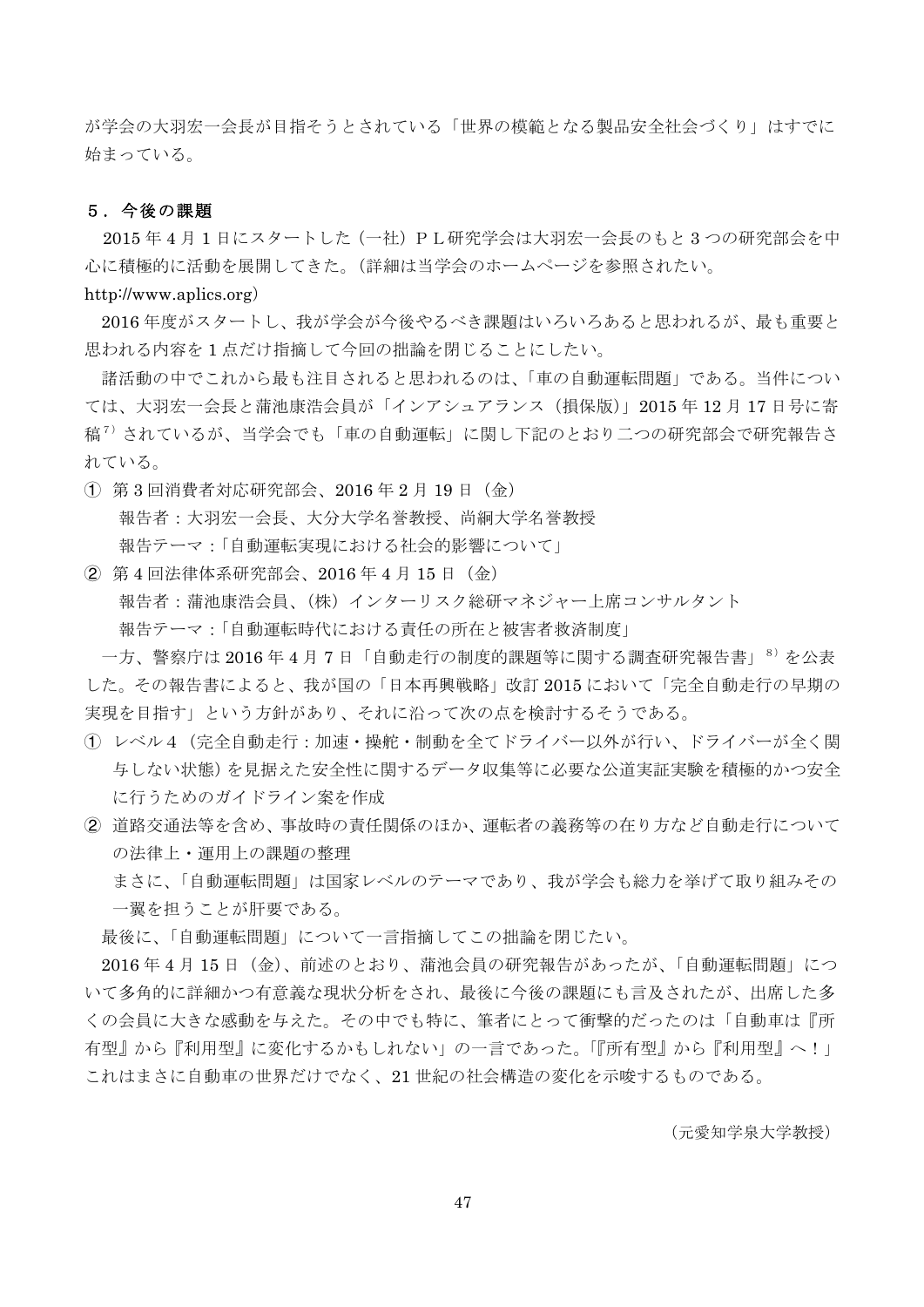- 1) ラルフ・ネーダーはプリンストン大学、ハーバード大学ロースクールを卒業して弁護士となり、1965年には著作 "UNSAFE AT ANY SPEED"(日本語訳:「どんなスピードでも自動車は危険だ」ラルフ・ネーダー著、 河本英三訳、1969年4月28日、ダイヤモンド社発行)を出版し、横転事故が多発していたゼネラルモーターズ (GM) の新車「シボレー・コルベア」を告発、ついに生産中止にまで追い込んだ。消費者運動家として一躍有名になったが、 1971年にはNGO「パブリック・シチズン」を設立し、現在も消費者運動家として幅広く活躍している。
- 2) 賠償保険危機 (PL保険危機)

保険学雑誌第517号 (1987年6月号)に寄稿した大羽宏一会長(当時、日本火災海上保険会社勤務)はその論文「米 国の賠償責任保険危機の現状とその対策」の冒頭で保険危機について次のように記述している。「米国の不法行為法が被 害者救済に重きを置くあまり、近年いささか行き過ぎた法の判断が示される状況になっている。・・・保険会社が契約謝 絶をするというような事態になってしまった。これが米国でLIABILITY INSURANCE CRISIS (賠償責任保険危機) と呼ばれるものである。」

- 3) 消費者庁設置関連三法案を成立させた実際の立役者は、福田康夫元首相と森雅子参議院議員(弁護士)である。地方 游説に出かける福田元首相に同行した森参議院議員が消費者庁設置の必要性を熱心に説明した。かねてから消費者問 題に造詣が深く、消費者の視点に立った「消費者行政の一本化」に強い関心を抱いていた福田元首相は森参議院議員 の提案に即反応し、消費者、国民が主役、国民目線の消費者行政を提案する総理大臣就任演説へと繋がっていったの である。(森雅子監修『消費者庁設置関連三法』第一法規、2009年)
- 4) 消費者の「努力義務」(消費者基本法第7条) 消費者は、自ら進んで、その消費生活に関して、必要な知識を修得し、及び必要な情報を収集する等自主的かつ合理 的に行動するよう努めなければならない。

消費者は、消費生活に関し、環境の保全及び知的財産権等の適正な保護に配慮するよう努めなければならない。

- 「製品リコール」の社告案を作成する経産省のプロジェクトメンバーの一人であった越山健彦千葉工業大学教授が、  $5)$ (一社) PL研究学会の「製品リコール研究部会」の部会長である。
- 6) リコール社告のJIS規格は、日本工業標準調査会のホームページ (http://www.jisc.go.jp) のJIS検索画面で「S 0104」と入れると見られる。
- 7) 「車の自動運転」について、大羽宏一会長と蒲池康浩会員が「インアシュアランス(損保版)」2015年12月17日号 に次の論考を寄稿している。
	- •「自動運転に関する最近の動向」蒲池康浩、大羽宏一
	- •「自動運転実施に伴う法律的課題について」大羽宏一
- 8) 交通事故の削減や渋滞の緩和に寄与する技術である自動走行システムについて、公道実証実験のためのガイドライン 案の作成、法律上・運用上の課題の整理を目的として、警察庁は「自動走行の制度的課題等に関する調査研究」を(株) 日本能率協会総合研究所に委託した。その報告書が当該研究所から平成28年3月に警察庁へ提出され、翌4月に公 表されたものである。

#### 【参考文献】

- ・ラルフ・ネーダー著、河本英三訳(1969)「どんなスピードでも自動車は危険だ」ダイヤモンド社
- ・保険毎日新聞社翻訳・編集(1988)「保険危機を覚えていますか?」保険毎日新聞社
- ・メルビン・B ・ザーマン著(篠倉満・横山詩子共訳)(1990)「陪審裁判への招待」日本評論社